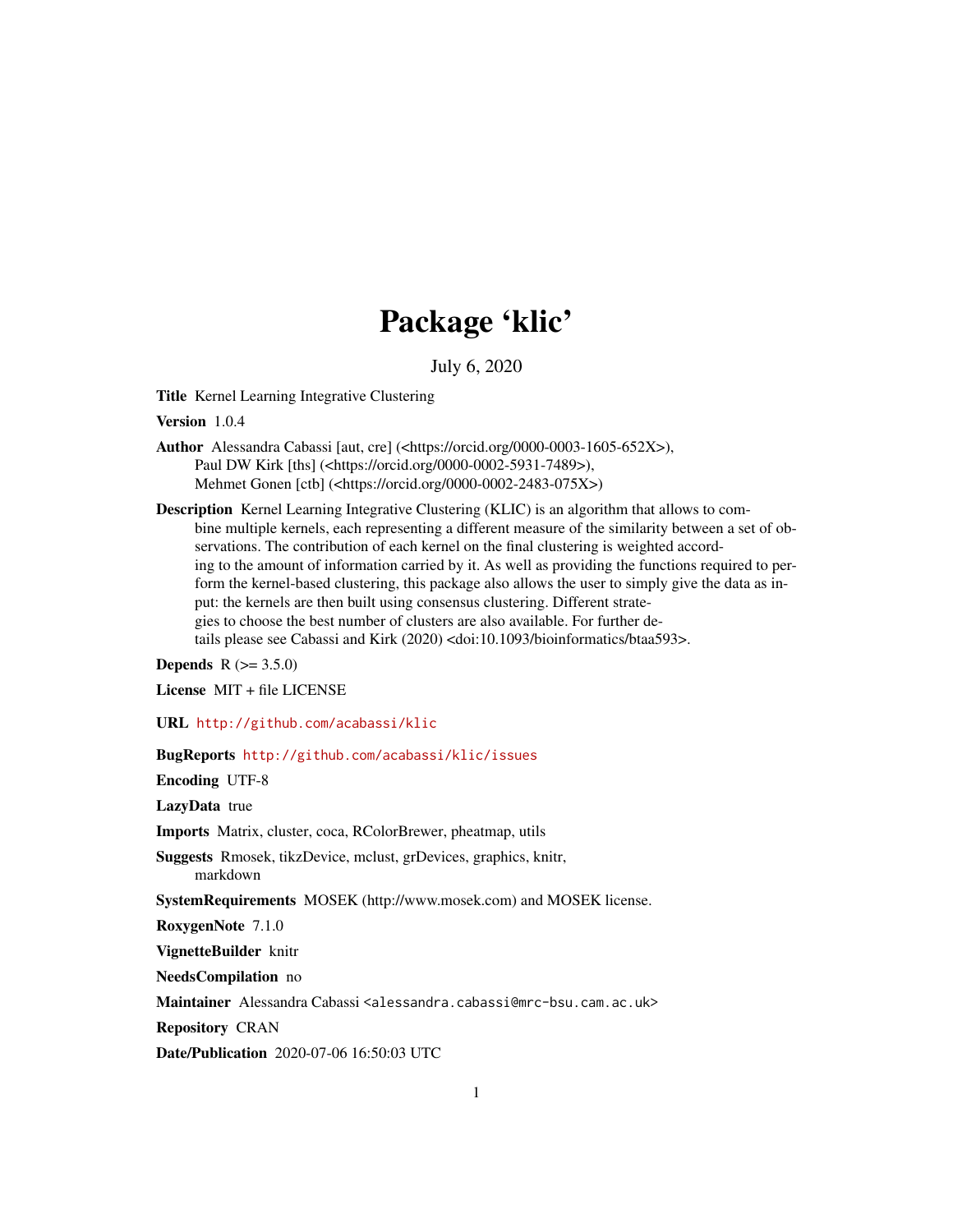### <span id="page-1-0"></span>R topics documented:

| Index | 13 |
|-------|----|
|       |    |
|       |    |
|       |    |
|       |    |
|       |    |
|       |    |
|       |    |

copheneticCorrelation *Cophenetic correlation coefficient*

#### Description

Compute the cophenetic correlation coefficient of a kernel matrix, which is a measure of how faithfully hierarchical clustering would preserve the pairwise distances between the original data points.

#### Usage

```
copheneticCorrelation(kernelMatrix)
```
#### Arguments

kernelMatrix kernel matrix.

#### Value

This functions returns the cophenetic correlation coefficient of the kernel matrix provided as input.

#### Author(s)

Alessandra Cabassi <alessandra.cabassi@mrc-bsu.cam.ac.uk>

#### References

Cabassi, A. and Kirk, P. D. W. (2019). Multiple kernel learning for integrative consensus clustering of genomic datasets. arXiv preprint. arXiv:1904.07701.

Sokal, R.R. and Rohlf, F.J., 1962. The comparison of dendrograms by objective methods. Taxon, 11(2), pp.33-40.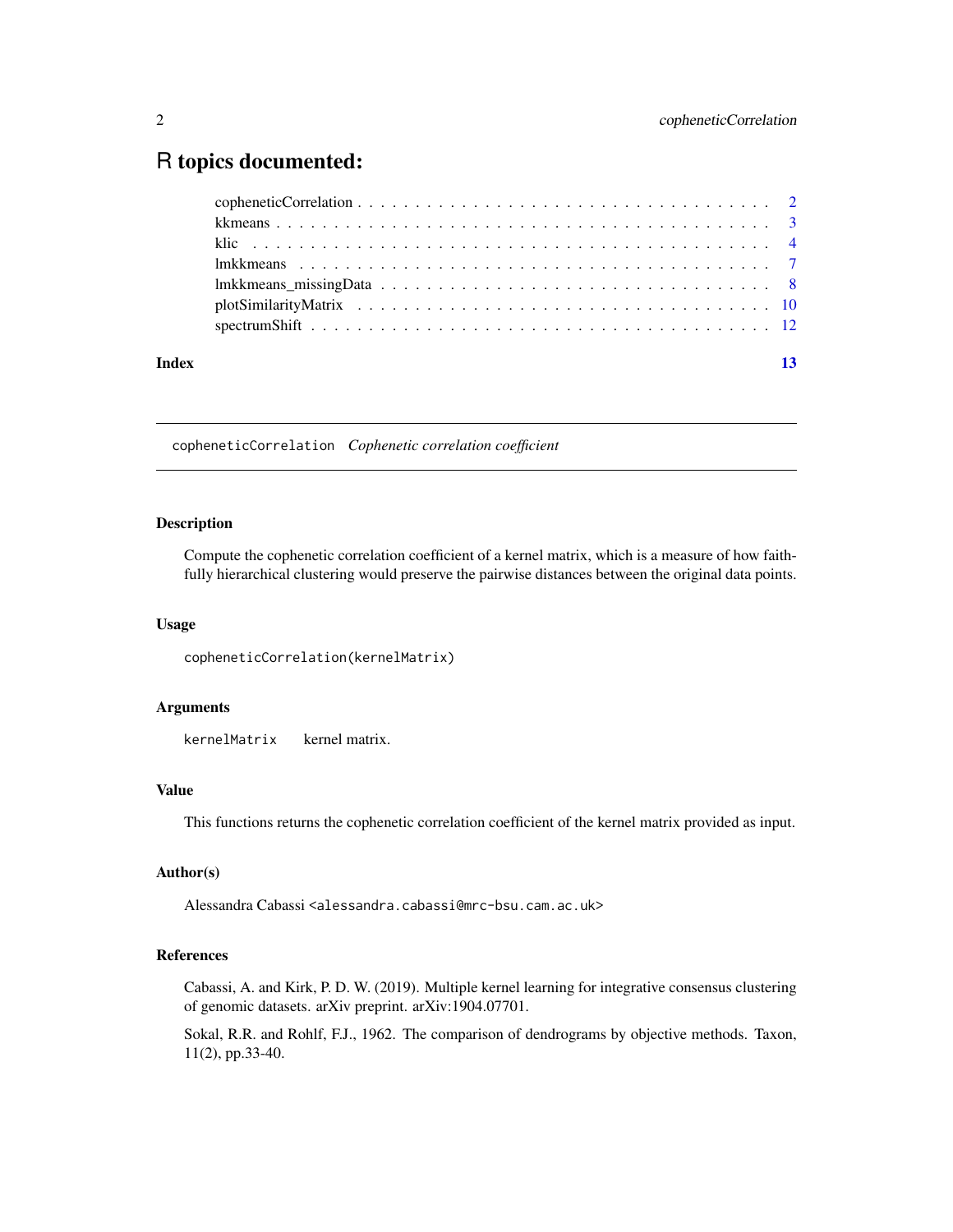#### <span id="page-2-0"></span>kkmeans 3

#### Examples

```
# Load kernel matrix
consensus_matrix <- as.matrix(read.csv(system.file('extdata',
'consensus_matrix1.csv', package = 'klic'), row.names = 1))
# Compute cophenetic correlation
coph_corr_coeff <- copheneticCorrelation(consensus_matrix)
cat(coph_corr_coeff)
```
#### kkmeans *Kernel k-means*

#### Description

Perform the training step of kernel k-means.

#### Usage

kkmeans(K, parameters)

#### Arguments

|            | Kernel matrix.                                         |
|------------|--------------------------------------------------------|
| parameters | A list containing the number of clusters number_count. |

#### Value

This function returns a list containing:

| clustering | the cluster labels for each element ( <i>i.e.</i> row/column) of the kernel matrix. |
|------------|-------------------------------------------------------------------------------------|
| objective  | the value of the objective function for the given clustering.                       |
| parameters | same parameters as in the input.                                                    |

#### Author(s)

Mehmet Gonen

#### References

Gonen, M. and Margolin, A.A., 2014. Localized data fusion for kernel k-means clustering with application to cancer biology. In Advances in Neural Information Processing Systems (pp. 1305- 1313).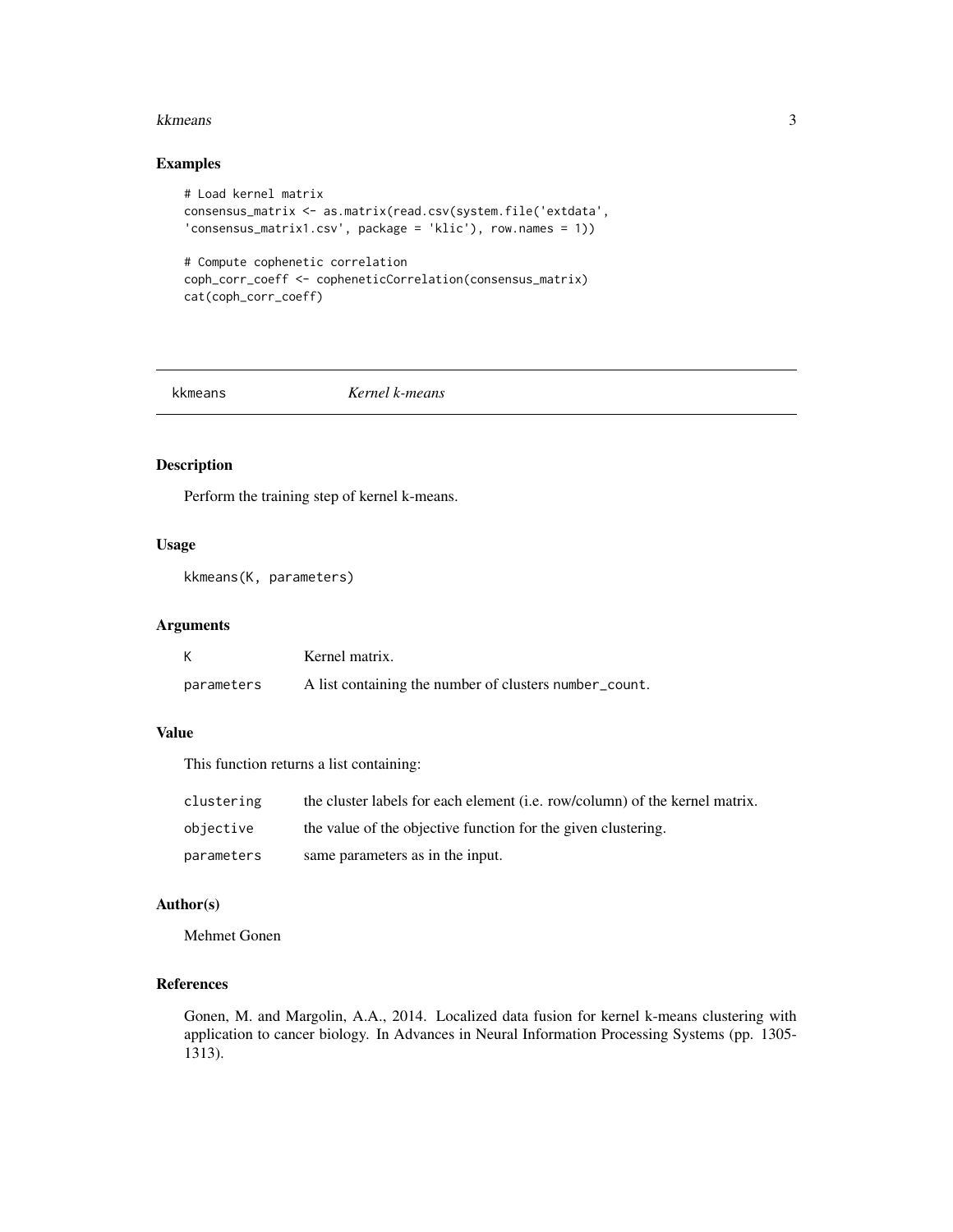#### Examples

```
# Load one dataset with 100 observations, 2 variables, 4 clusters
data <- as.matrix(read.csv(system.file("extdata", "dataset1.csv",
package = "klic"), row.names = 1))
# Compute consensus clustering with K=4 clusters
cm <- coca::consensusCluster(data, 4)
# Shift eigenvalues of the matrix by a constant: (min eigenvalue) * (coeff)
km <- spectrumShift(cm, coeff = 1.05)
# Initalize the parameters of the algorithm
parameters <- list()
# Set the number of clusters
parameters$cluster_count <- 4
# Perform training
state <- kkmeans(km, parameters)
# Display the clustering
print(state$clustering)
```
klic *Kernel learning integrative clustering*

#### Description

This function allows to perform Kernel Learning Integrative Clustering on M data sets relative to the same observations. The similarities between the observations in each data set are summarised into M different kernels, that are then fed into a kernel k-means clustering algorithm. The output is a clustering of the observations that takes into account all the available data types and a set of weights that sum up to one, indicating how much each data set contributed to the kernel k-means clustering.

#### Usage

```
klic(
  data,
  M,
  individualK = NULL,
  individualMaxK = 6,
  individualClAlgorithm = "kkmeans",
  globalK = NULL,
  globalMaxK = 6,
 B = 1000,C = 100,
  scale = FALSE,
  savePNG = FALSE,
  fileName = "klic",
  verbose = TRUE,
  annotations = NULL,
  ccClMethods = "kmeans",
  ccDistHCs = "euclidean",
```
<span id="page-3-0"></span>4 kHz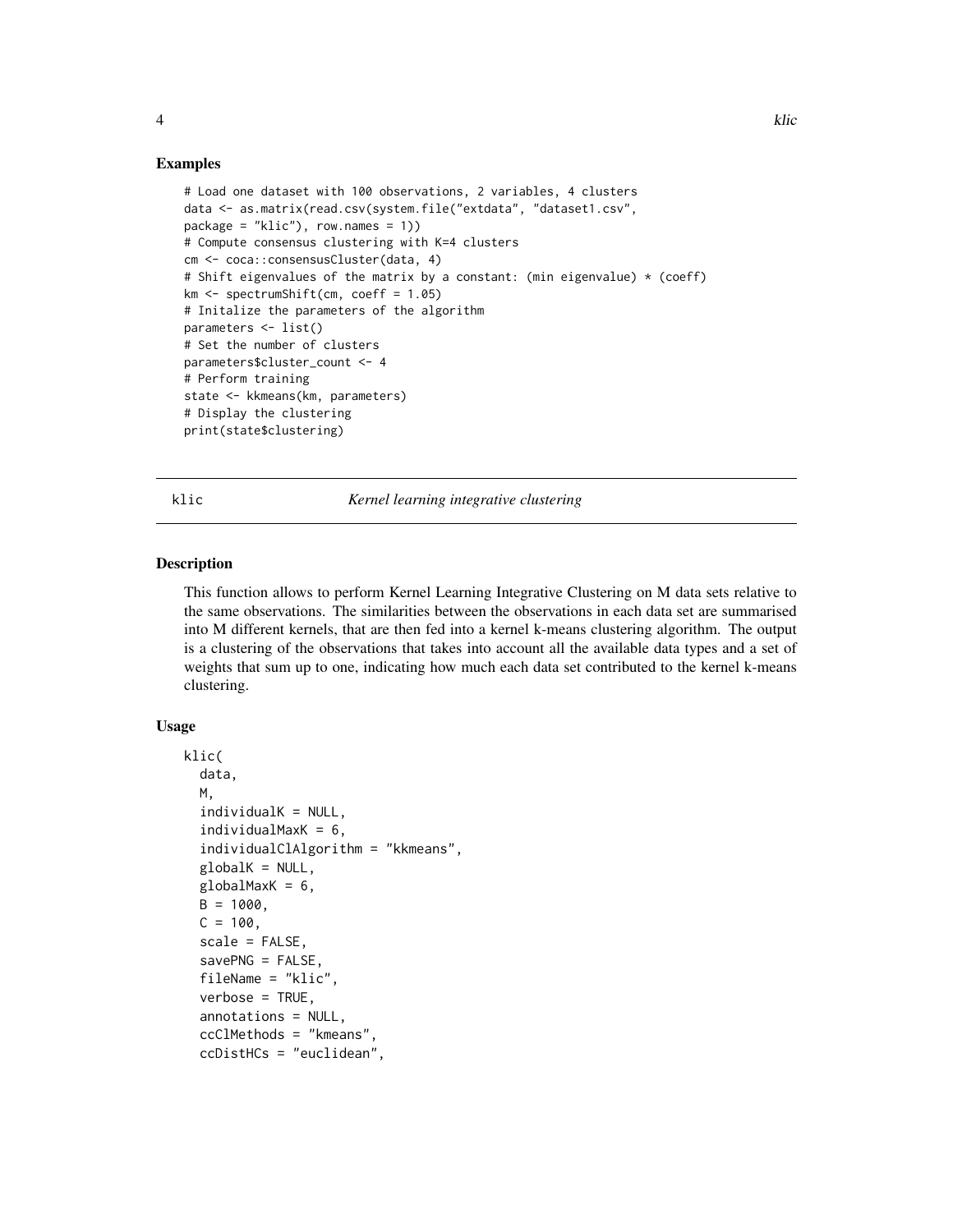```
widestGap = FALSE,
  dunns = FALSE,
  dunn2s = FALSE\mathcal{L}
```
#### Arguments

| data                  | List of M datasets, each of size N X P_m, m = 1, , M.                                                                                                                                                                                                                               |
|-----------------------|-------------------------------------------------------------------------------------------------------------------------------------------------------------------------------------------------------------------------------------------------------------------------------------|
| м                     | number of datasets.                                                                                                                                                                                                                                                                 |
| individualK           | Vector containing the number of clusters in each dataset. Default is NULL. If<br>the number of clusters is not provided, then all the possible values between 2 and<br>individualMaxK are considered and the best value is chosen for each dataset by<br>maximising the silhouette. |
| individualClAlgorithm | individualMaxK Maximum number of clusters considered for the individual data. Default is 6.                                                                                                                                                                                         |
|                       | Clustering algorithm used for clustering of each dataset individually if is re-<br>quired to find the best number of clusters.                                                                                                                                                      |
| globalK               | Number of global clusters. Default is NULL. If the number of clusters is not<br>provided, then all the possible values between 2 and globalMaxK are considered<br>and the best value is chosen by maximising the silhouette.                                                        |
| globalMaxK            | Maximum number of clusters considered for the final clustering. Default is 6.                                                                                                                                                                                                       |
| B                     | Number of iterations for consensus clustering. Default is 1000.                                                                                                                                                                                                                     |
| C                     | Maximum number of iterations for localised kernel k-means. Default is 100.                                                                                                                                                                                                          |
| scale                 | Boolean. If TRUE, each dataset is scaled such that each column has zero mean<br>and unitary variance.                                                                                                                                                                               |
| savePNG               | Boolean. If TRUE, a plot of the silhouette is saved in the working folder. Default<br>is FALSE.                                                                                                                                                                                     |
| fileName              | If savePNG is TRUE, this is the name of the png file. Can be used to specify the<br>folder path too. Default is "klic".                                                                                                                                                             |
| verbose               | Boolean. Default is TRUE.                                                                                                                                                                                                                                                           |
| annotations           | Data frame containing annotations for final plot.                                                                                                                                                                                                                                   |
| ccClMethods           | The i-th element of this vector goes into the clMethod argument of consen-<br>susCluster() for the i-th dataset. If only one string is provided, then the same<br>method is used for all datasets.                                                                                  |
| ccDistHCs             | The i-th element of this vector goes into the dist argument of consensusCluster()<br>for the <i>i</i> -th dataset.                                                                                                                                                                  |
| widestGap             | Boolean. If TRUE, compute also widest gap index to choose best number of<br>clusters. Default is FALSE.                                                                                                                                                                             |
| dunns                 | Boolean. If TRUE, compute also Dunn's index to choose best number of clus-<br>ters. Default is FALSE.                                                                                                                                                                               |
| dunn2s                | Boolean. If TRUE, compute also alternative Dunn's index to choose best num-<br>ber of clusters. Default is FALSE.                                                                                                                                                                   |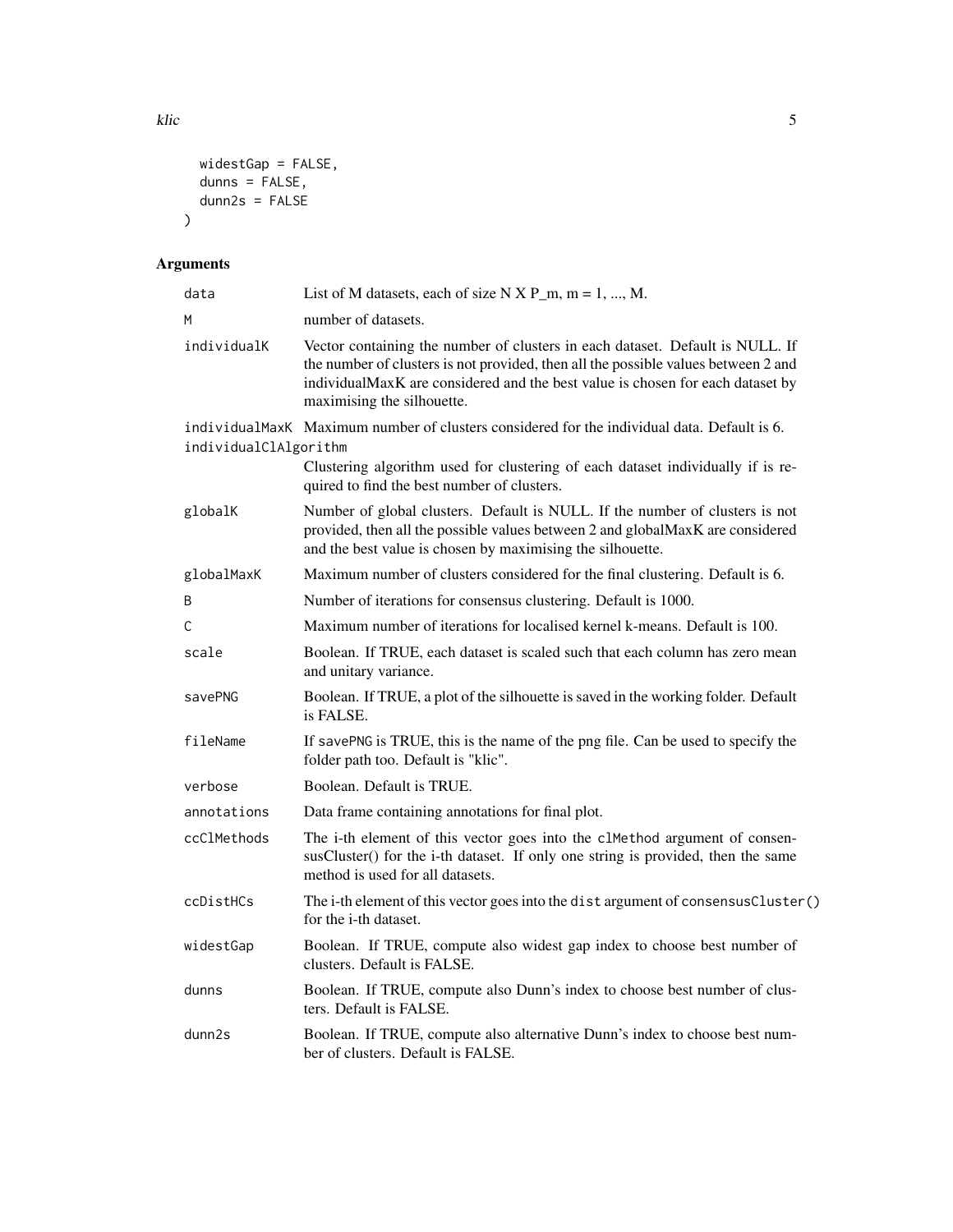#### Value

The function returns a list contatining:

consensusMatrices

|                     | an array containing one consensus matrix per data set.                                                                                                                                                                          |  |
|---------------------|---------------------------------------------------------------------------------------------------------------------------------------------------------------------------------------------------------------------------------|--|
| weights             | a vector containing the weights assigned by the kernel k-means algorithm to<br>each consensus matrix.                                                                                                                           |  |
| weightedKM          | the weighted kernel matrix obtained by taking a weighted sum of all kernels,<br>where the weights are those specified in the weights matrix.                                                                                    |  |
| globalClusterLabels |                                                                                                                                                                                                                                 |  |
|                     | a vector containing the cluster labels of the observations, according to kernel<br>k-means clustering done on the kernel matrices.                                                                                              |  |
| bestK               | a vector containing the best number of clusters between 2 and maxIndividualK<br>for each kernel. These are chosen so as to maximise the silhouette and only<br>returned if the number of clusters individual K is not provided. |  |
| globalK             | the best number of clusters for the final (global) clustering. This is chosen so<br>as to maximise the silhouette and only returned if the final number of clusters<br>global is not provided.                                  |  |

#### Author(s)

Alessandra Cabassi <alessandra.cabassi@mrc-bsu.cam.ac.uk>

#### References

Cabassi, A. and Kirk, P. D. W. (2019). Multiple kernel learning for integrative consensus clustering of genomic datasets. arXiv preprint. arXiv:1904.07701.

#### Examples

```
if(requireNamespace("Rmosek", quietly = TRUE) &&
(!is.null(utils::packageDescription("Rmosek")$Configured.MSK_VERSION))){
```

```
# Load synthetic data
data1 <- as.matrix(read.csv(system.file('extdata',
'dataset1.csv', package = 'klic'), row.names = 1))
data2 <- as.matrix(read.csv(system.file('extdata',
'dataset2.csv', package = 'klic'), row.names = 1))
data3 <- as.matrix(read.csv(system.file('extdata',
'dataset3.csv', package = 'klic'), row.names = 1))
data <- list(data1, data2, data3)
# Perform clustering with KLIC assuming to know the
# number of clusters in each individual dataset and in
# the final clustering
klicOutput \leq klic(data, 3, individualK = c(4, 4, 4),
globalK = 4, B = 30, C = 5)
```
# Extract cluster labels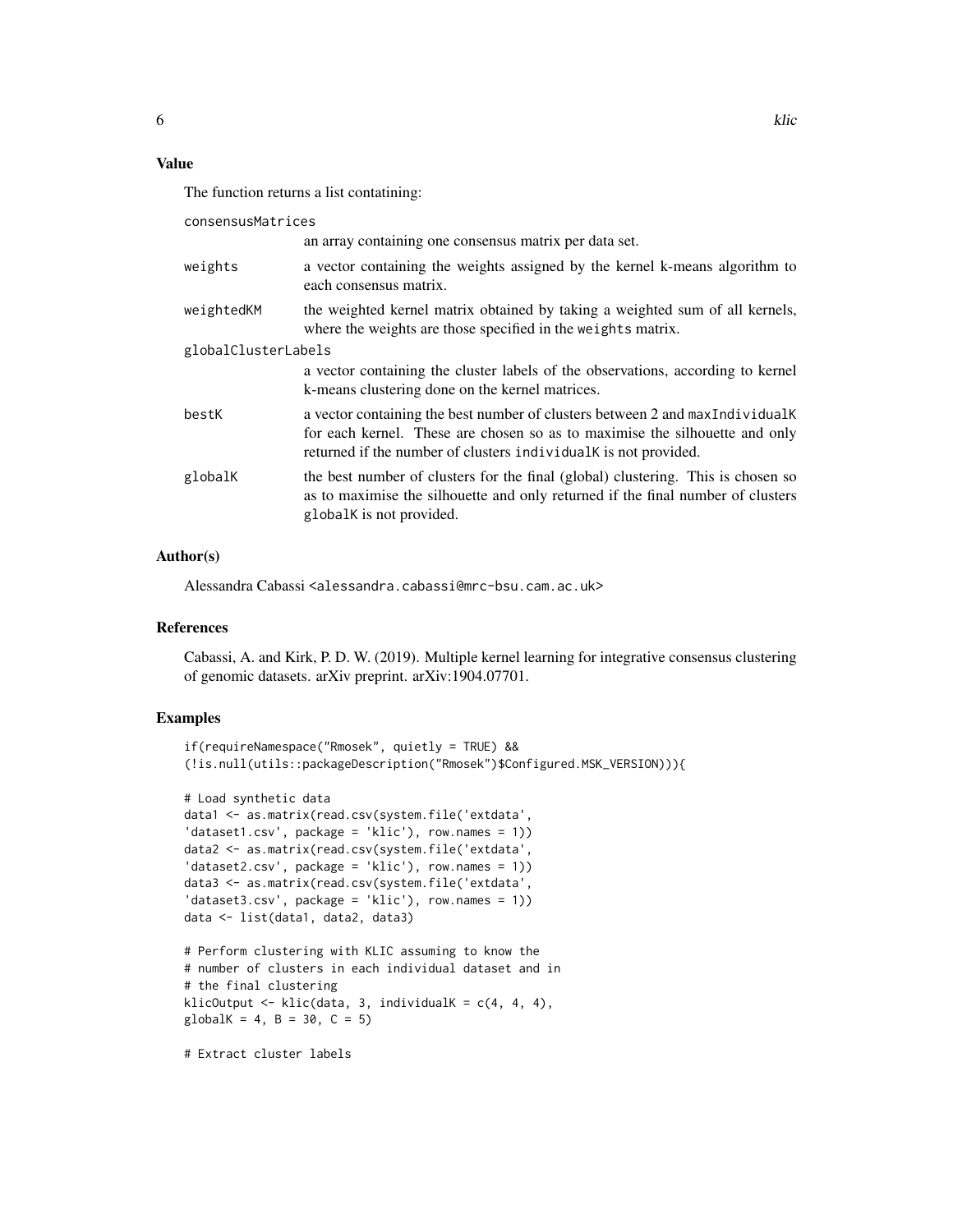#### <span id="page-6-0"></span>lmkkmeans **7**

```
klic_labels <- klicOutput$globalClusterLabels
cluster_labels <- as.matrix(read.csv(system.file('extdata',
'cluster_labels.csv', package = 'klic'), row.names = 1))
# Compute ARI
ari <- mclust::adjustedRandIndex(klic_labels, cluster_labels)
}
```
#### lmkkmeans *Localised multiple kernel k-means*

#### Description

Perform the training step of the localised multiple kernel k-means.

#### Usage

lmkkmeans(Km, parameters, verbose = FALSE)

#### Arguments

| Km         | An array of size $N \times N \times M$ containing M different $N \times N$ kernel matrices.                                                                 |
|------------|-------------------------------------------------------------------------------------------------------------------------------------------------------------|
| parameters | A list of parameters containing the desired number of clusters, cluster count,<br>and the number of iterations of the algorithm to be run, iteration_count. |
| verbose    | Boolean flag. If TRUE, at each iteration the iteration number is printed. Default<br>is FALSE.                                                              |

#### Value

This function returns a list containing:

| clustering | the cluster labels for each element (i.e. row/column) of the kernel matrix.                               |
|------------|-----------------------------------------------------------------------------------------------------------|
| objective  | the value of the objective function for the given clustering.                                             |
| parameters | same parameters as in the input.                                                                          |
| Theta      | N x M matrix of weights, each row corresponds to an observation and each<br>column to one of the kernels. |

#### Author(s)

Mehmet Gonen

#### References

Gonen, M. and Margolin, A.A., 2014. Localized data fusion for kernel k-means clustering with application to cancer biology. In Advances in Neural Information Processing Systems (pp. 1305- 1313).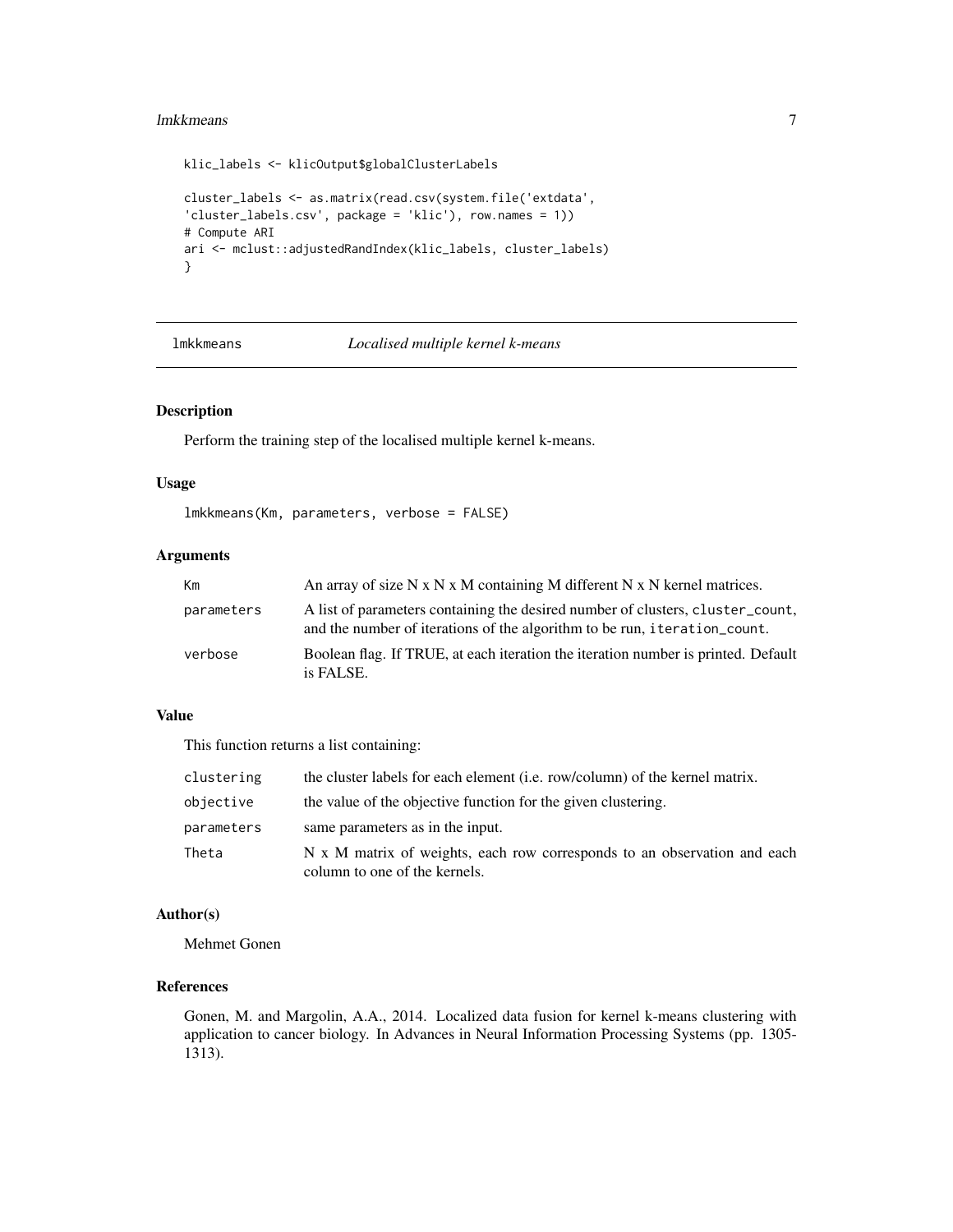#### Examples

```
if(requireNamespace("Rmosek", quietly = TRUE) &&
(!is.null(utils::packageDescription("Rmosek")$Configured.MSK_VERSION))){
# Initialise 100 x 100 x 3 array containing M kernel matrices
# representing three different types of similarities between 100 data points
km <- array(NA, c(100, 100, 3))
# Load kernel matrices
km[,,1] <- as.matrix(read.csv(system.file('extdata',
'kernel_matrix1.csv', package = 'klic'), row.names = 1))
km[,,2] <- as.matrix(read.csv(system.file('extdata',
'kernel_matrix2.csv', package = 'klic'), row.names = 1))
km[,,3] <- as.matrix(read.csv(system.file('extdata',
'kernel_matrix3.csv', package = 'klic'), row.names = 1))
# Initalize the parameters of the algorithm
parameters <- list()
# Set the number of clusters
parameters$cluster_count <- 4
# Set the number of iterations
parameters$iteration_count <- 10
# Perform training
state <- lmkkmeans(km, parameters)
# Display the clustering
print(state$clustering)
# Display the kernel weights
print(state$Theta)
}
```
lmkkmeans\_missingData *Localised multiple kernel k-means*

#### Description

Perform the training step of the localised multiple kernel k-means.

#### Usage

```
lmkkmeans_missingData(Km, parameters, missing = NULL, verbose = FALSE)
```
#### Arguments

| Km         | Array of size $N X N X M$ containing M different $N X N$ kernel matrices.                                                                                               |
|------------|-------------------------------------------------------------------------------------------------------------------------------------------------------------------------|
| parameters | A list of parameters containing the desired number of clusters, cluster count,<br>and the number of iterations of the algorithm to be run, iteration count.             |
| missing    | Matrix of size N X M containing missingness indicators, i.e. missing[i,j] = 1 (or<br>= TRUE) if observation i is missing in dataset j, missing[i,j] = $0$ (or = FALSE). |

<span id="page-7-0"></span>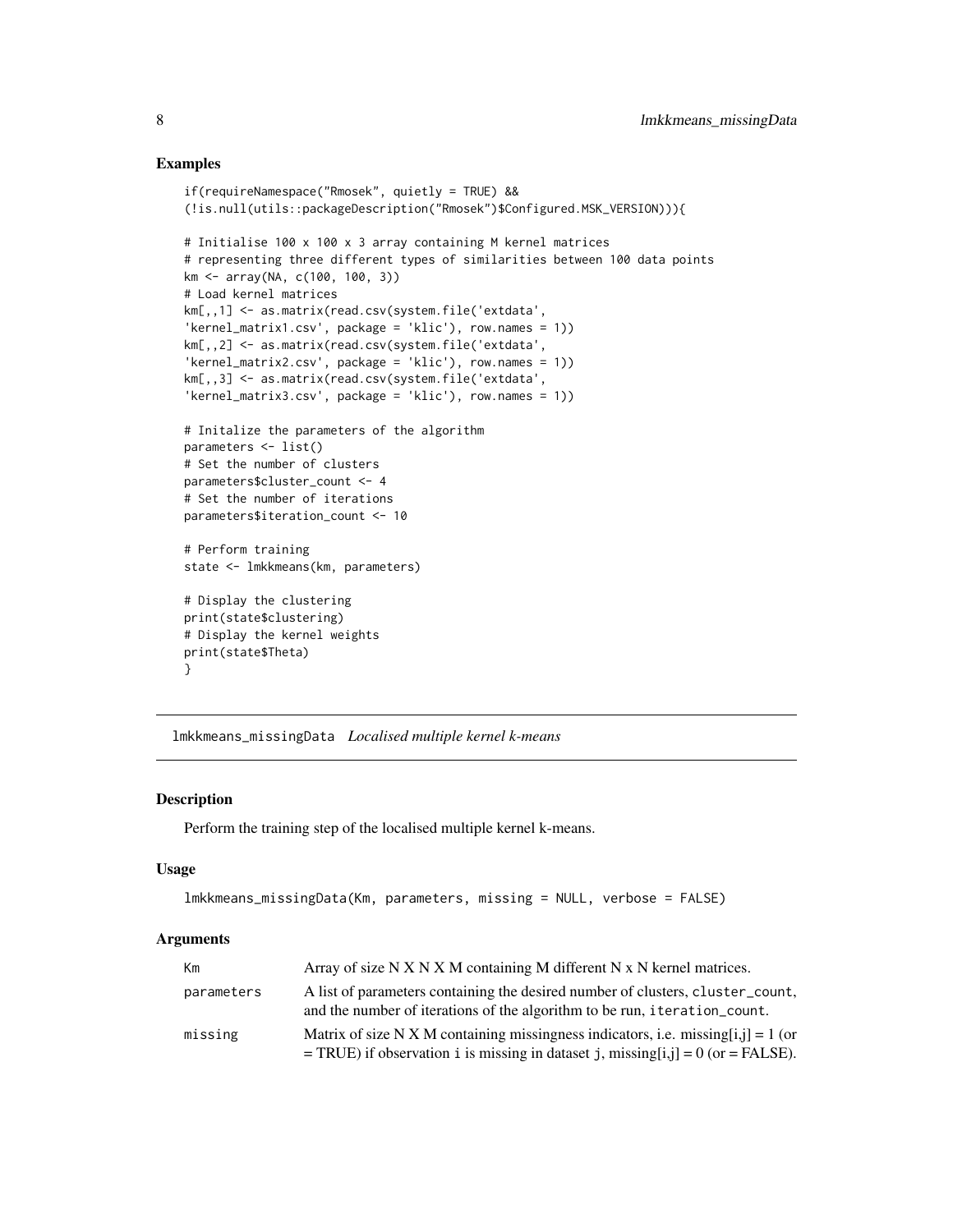#### lmkkmeans\_missingData 9

verbose Boolean flag. If TRUE, at each iteration the iteration number is printed. Defaults to FALSE.

#### Value

This function returns a list containing:

| clustering | the cluster labels for each element (i.e. row/column) of the kernel matrix.                               |
|------------|-----------------------------------------------------------------------------------------------------------|
| objective  | the value of the objective function for the given clustering.                                             |
| parameters | same parameters as in the input.                                                                          |
| Theta      | N x M matrix of weights, each row corresponds to an observation and each<br>column to one of the kernels. |

#### Author(s)

Mehmet Gonen, Alessandra Cabassi

#### References

Gonen, M. and Margolin, A.A., 2014. Localized data fusion for kernel k-means clustering with application to cancer biology. In Advances in Neural Information Processing Systems (pp. 1305- 1313).

#### Examples

```
if(requireNamespace("Rmosek", quietly = TRUE) &&
(!is.null(utils::packageDescription("Rmosek")$Configured.MSK_VERSION))){
# Intialise 100 x 100 x 3 array containing M kernel matrices
# representing three different types of similarities between 100 data points
km <- array(NA, c(100, 100, 3))
# Load kernel matrices
km[,,1] <- as.matrix(read.csv(system.file('extdata',
'kernel_matrix1.csv', package = 'klic'), row.names = 1))
km[,,2] <- as.matrix(read.csv(system.file('extdata',
'kernel_matrix2.csv', package = 'klic'), row.names = 1))
km[,,3] <- as.matrix(read.csv(system.file('extdata',
'kernel_matrix3.csv', package = 'klic'), row.names = 1))
# Introduce some missing data
km[76:80, , 1] <- NA
km[, 76:80, 1] <- NA
# Define missingness indicators
missing <- matrix(FALSE, 100, 3)
missing[76:80,1] <- TRUE
# Initalize the parameters of the algorithm
parameters <- list()
# Set the number of clusters
parameters$cluster_count <- 4
# Set the number of iterations
```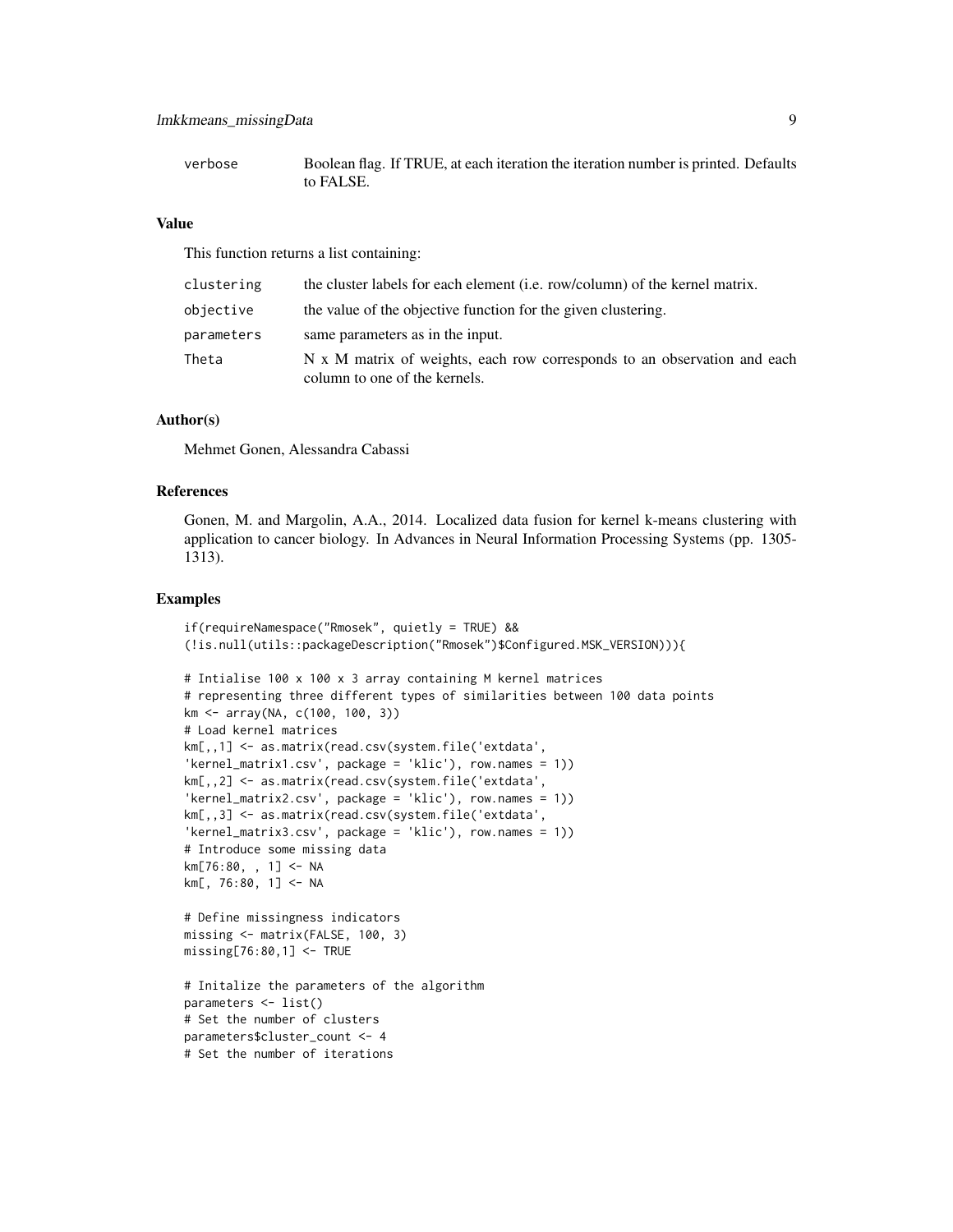```
parameters$iteration_count <- 10
# Perform training
state <- lmkkmeans_missingData(km, parameters, missing)
# Display the clustering
print(state$clustering)
# Display the kernel weights
print(state$Theta)
}
```
plotSimilarityMatrix *Plot similarity matrix with pheatmap*

#### Description

Plot similarity matrix with pheatmap

#### Usage

```
plotSimilarityMatrix(
 X,
 y = NULL,clusLabels = NULL,
 colX = NULL,colY = NULL,myLegend = NULL,
  fileName = "posteriorSimilarityMatrix",
  savePNG = FALSE,
  semiSupervised = FALSE,
  showObsNames = FALSE,
  clr = FALSE,clc = FALSE,
 plotWidth = 500,
 plotHeight = 450
\lambda
```
#### Arguments

| X          | Similarity matrix.                                |
|------------|---------------------------------------------------|
| y          | Vector                                            |
| clusLabels | Cluster labels                                    |
| colX       | Colours for the matrix                            |
| colY       | Colours for the response                          |
| myLegend   | Vector of strings with the names of the variables |

<span id="page-9-0"></span>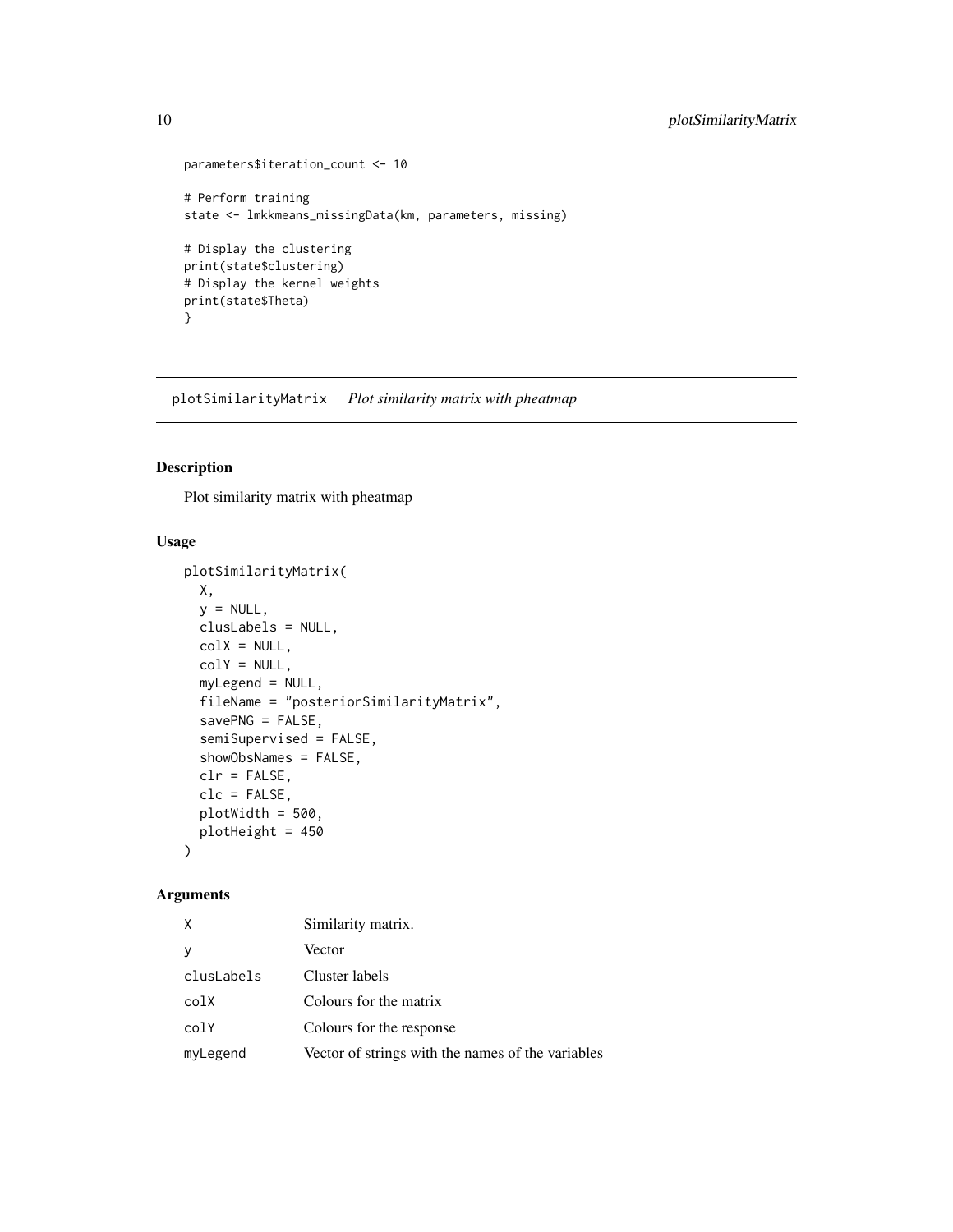| fileName     | If savePNG is TRUE, this is the string containing the name of the output file. Can<br>be used to specify the folder path too. Default is "posterior Similarity Matrix".<br>The extension ".png" is automatically added to this string. |
|--------------|----------------------------------------------------------------------------------------------------------------------------------------------------------------------------------------------------------------------------------------|
| savePNG      | Boolean: if TRUE, the plot is saved as a png file. Default is FALSE.                                                                                                                                                                   |
|              | semi Supervised Boolean flag: if TRUE, the response is plotted next to the matrix.                                                                                                                                                     |
| showObsNames | Boolean. If TRUE, observation names are shown in the plot. Default is FALSE.                                                                                                                                                           |
| clr          | If TRUE, rows are ordered by hierarchical clustering. Default is<br>Boolean.<br>FALSE.                                                                                                                                                 |
| clc          | Boolean. If TRUE, columns are ordered by hierarchical clustering. Default is<br>FALSE.                                                                                                                                                 |
| plotWidth    | Plot width. Default is 500.                                                                                                                                                                                                            |
| plotHeight   | Plot height. Default is 450.                                                                                                                                                                                                           |

#### Value

No return value. This function plots the similarity matrix either to screen or to a png file.

#### Author(s)

Alessandra Cabassi <alessandra.cabassi@mrc-bsu.cam.ac.uk>

#### Examples

```
# Load one dataset with 100 observations, 2 variables, 4 clusters
data <- as.matrix(read.csv(system.file("extdata", "dataset1.csv",
package = "klic"), row.names = 1))
# Load cluster labels
cluster_labels <- as.matrix(read.csv(system.file("extdata",
"cluster_labels.csv", package = "klic"), row.names = 1))
# Compute consensus clustering with K=4 clusters
cm <- coca::consensusCluster(data, 4)
```

```
# Plot consensus (similarity) matrix
plotSimilarityMatrix(cm)
```

```
# Plot consensus (similarity) matrix with response
names(cluster_labels) <- as.character(1:100)
rownames(cm) <- names(cluster_labels)
plotSimilarityMatrix(cm, y = cluster_labels)
```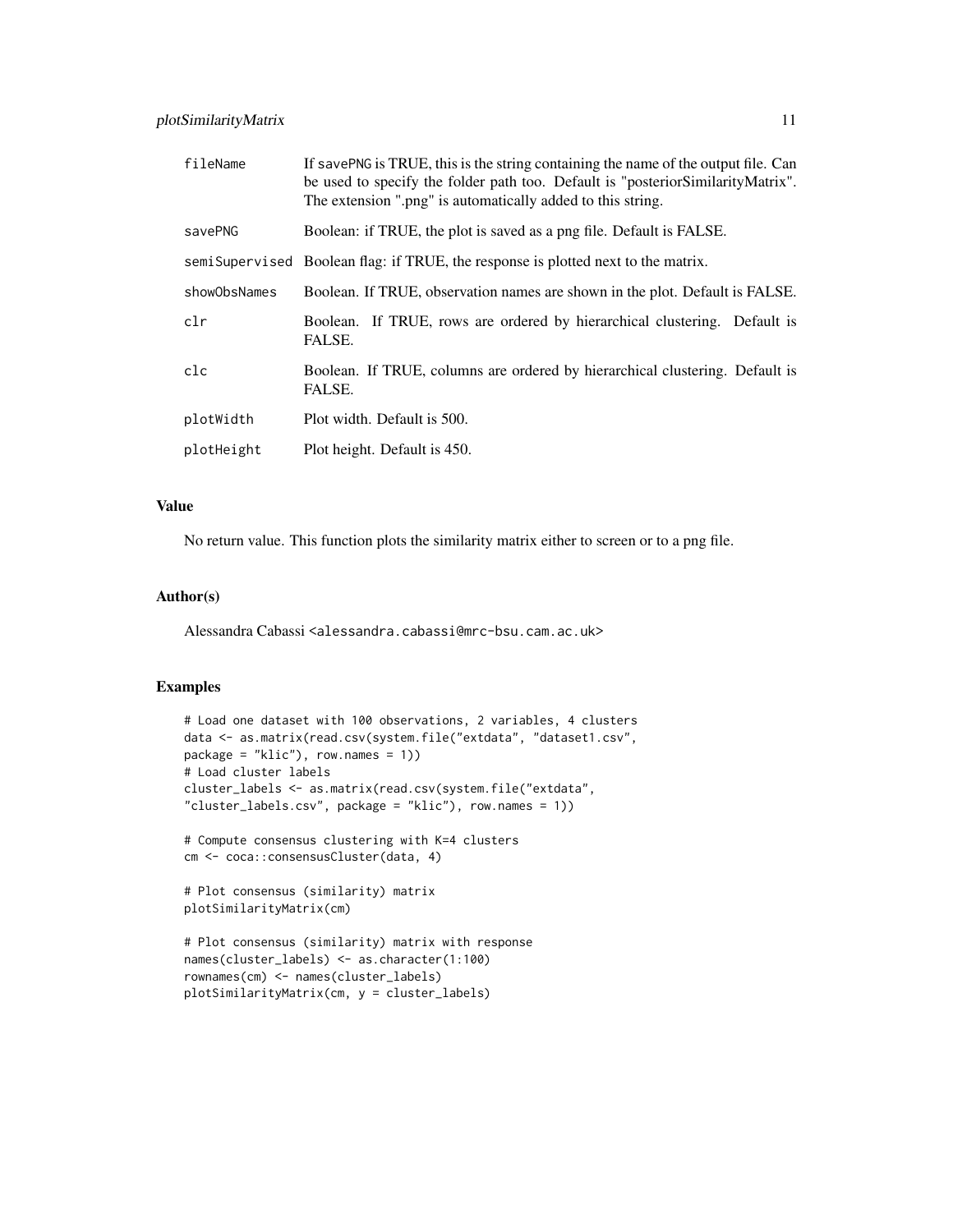<span id="page-11-0"></span>spectrumShift *Spectrum shift*

#### Description

Make a symmetric matrix positive semi-definite.

#### Usage

```
spectrumShift(kernelMatrix, coeff = 1.2, shift = NULL, verbose = FALSE)
```
#### Arguments

| kernelMatrix | symmetric matrix                                                                                                                                |
|--------------|-------------------------------------------------------------------------------------------------------------------------------------------------|
| coeff        | Coefficient by which the minimum eigenvalue is multiplied when shifting the<br>eigenvalues, in order to avoid numeric problems. Default is 1.2. |
| shift        | Value of the constant added to the diagonal, if known a priori. Default is NULL.                                                                |
| verbose      | Boolean flag: if TRUE, information about the shift is printed to screen. Default<br>is FALSE.                                                   |

#### Value

This function returns the matrix kernelMatrix after applying the required spectrum shift.

#### Author(s)

Alessandra Cabassi <alessandra.cabassi@mrc-bsu.cam.ac.uk>

#### Examples

```
# Load one dataset with 300 observations, 2 variables, 6 clusters
data <- as.matrix(read.csv(system.file("extdata", "dataset1.csv",
package = "klic"), row.names = 1))
# Compute consensus clustering with K=4 clusters
cm <- coca::consensusCluster(data, 4)
```

```
# Shift eigenvalues of the matrix by a constant: (min eigenvalue) * (coeff)
km <- spectrumShift(cm, coeff = 1.05)
```